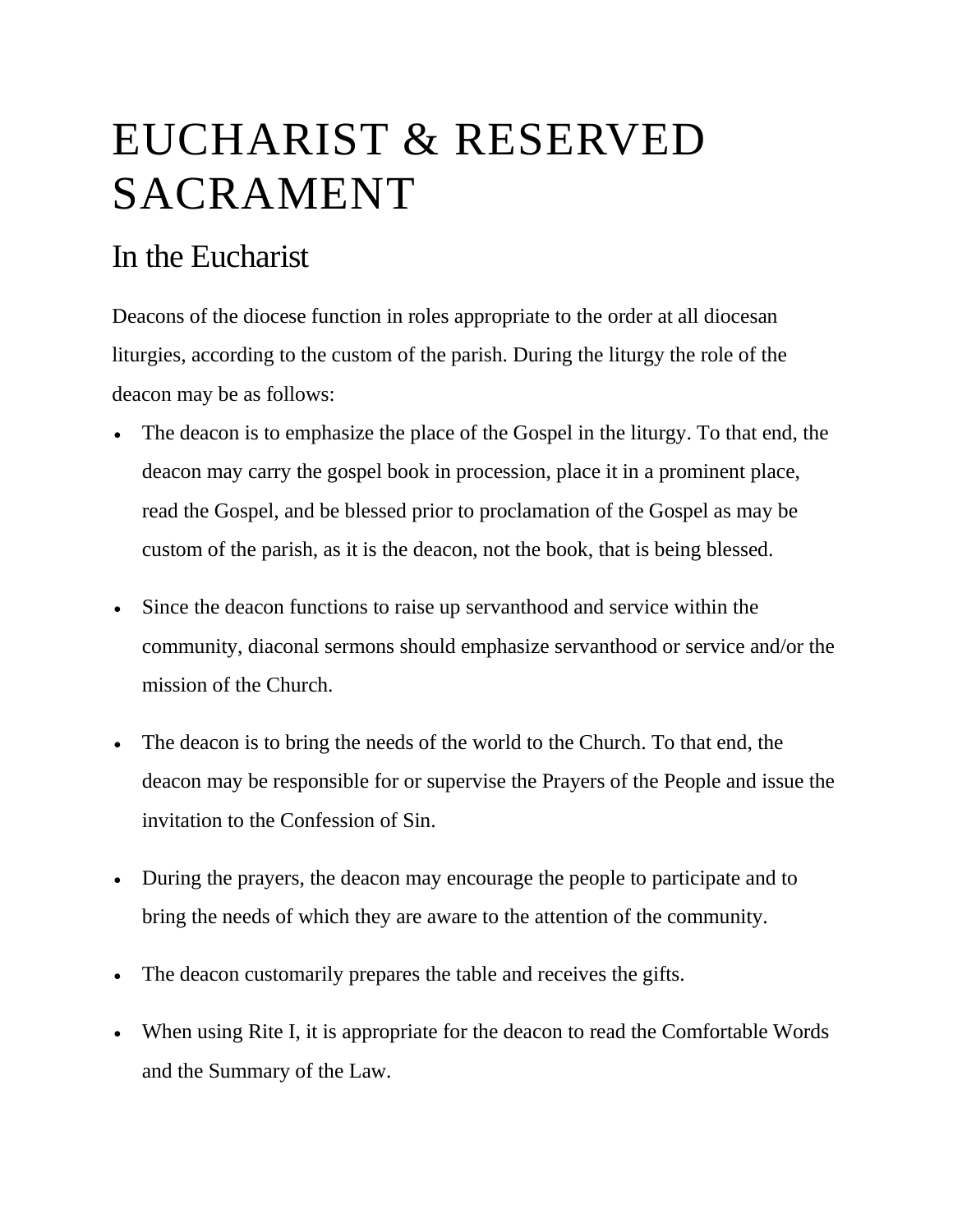- The deacon may stand to the presider's right during the Great Thanksgiving. The deacon is the minister of the chalice. When there is an elevation at the doxology at the end of the canon and/or the invitation, the deacon may raise the chalice.
- As the principal minister of the chalice, the deacon may distribute the wine, assisted by additional chalice bearers when necessary. The deacon may supervise the preparation, and the cleansing, of the additional chalices. The deacon may administer the bread when needed.
- The deacon may perform the ablutions, assisted by chalice bearers, either after distribution of communion or after the service.
- The deacon customarily dismisses the congregation.
- The deacon customarily carries the Paschal candle in procession at the Easter Vigil and for baptisms and funerals. If trained and able, the deacon may sing the Lumen Christi and the Exsultet at the Easter Vigil.
- The deacon may lead the prayers for the candidates and other parts of the service where appropriate for baptism, confirmation, and reception at services of Christian initiation.

## Reserved Sacrament

The deacon, along with the presbyter, is a minister of the reserved sacrament for those who, for reasonable cause, cannot be present at a public celebration of the Eucharist. The service for "Communion Under Special Circumstances" on page 396 of The Book of Common Prayer is used. It is appropriate for the deacon to train and supervise lay Eucharistic ministers.